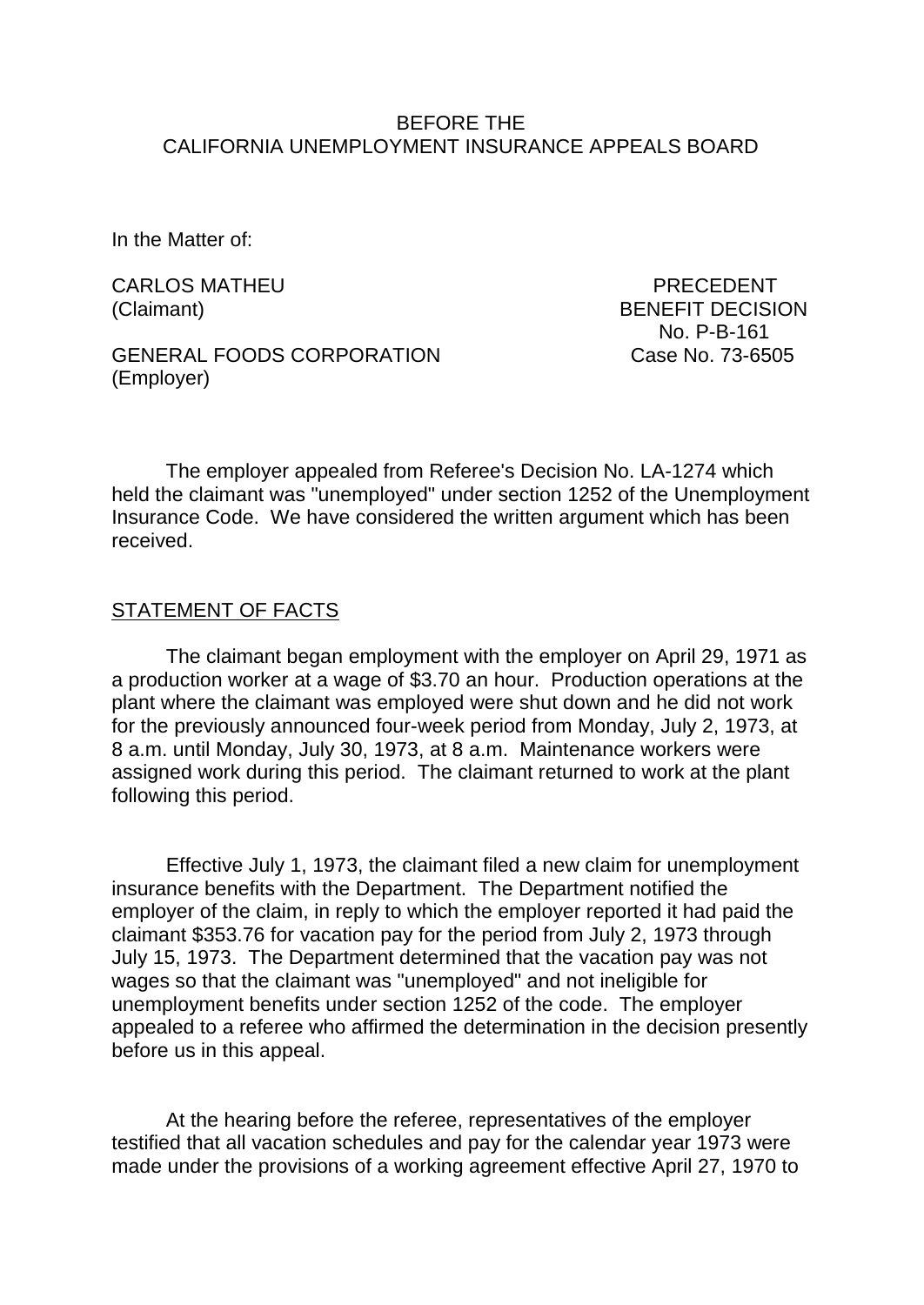and including April 26, 1973 between the employer and the labor unions which represented the employees at the plant where the claimant worked. A new working agreement effective from April 27, 1973 through April 26, 1976 contained substantially similar provisions with respect to vacations.

Depending upon their length of continuous service, employees under both agreements could be entitled to vacations with pay of from one week to four weeks. Vacations would be granted by the employer during the calendar year after due consideration to efficient operation of the business and the employees' personal desires and seniority, with certain restrictions on the number of production employees assured of vacations in any one workweek. The agreements provided that in the event "a summer shutdown becomes necessary" the employer could require that all production workers take at least two weeks of their vacation at that time (1970-1973 agreement), or three weeks, two weeks, or one week of vacation provided the shutdown was for those periods of time respectively (1973-1976 agreement).

Employees scheduled to take vacation while laid off for the plant shutdown could make arrangements with the employer to take a vacation at some other time. However, both the Administrative Services Manager and the Pectin Processing Manager for the employer testified they did not recall any employee making such an arrangement with the employer. Neither the claimant nor the Department appeared at the hearing and there is no evidence in the record before us that the claimant had scheduled a vacation for some period other than during the plant shutdown in July 1973.

During the designated vacation and layoff period, the employer maintained contributions or otherwise continued in effect medical, disability, life insurance and retirement and investment plans, and seniority for the employees off work.

The question before us is whether the claimant was ineligible for unemployment benefits under the Unemployment Insurance Code because of his receipt of vacation pay for a period during which he was laid off due to a regularly scheduled shutdown of production operations at the plant where he was employed.

## REASONS FOR DECISION

Section 1251 of the Unemployment Insurance Code provides as follows: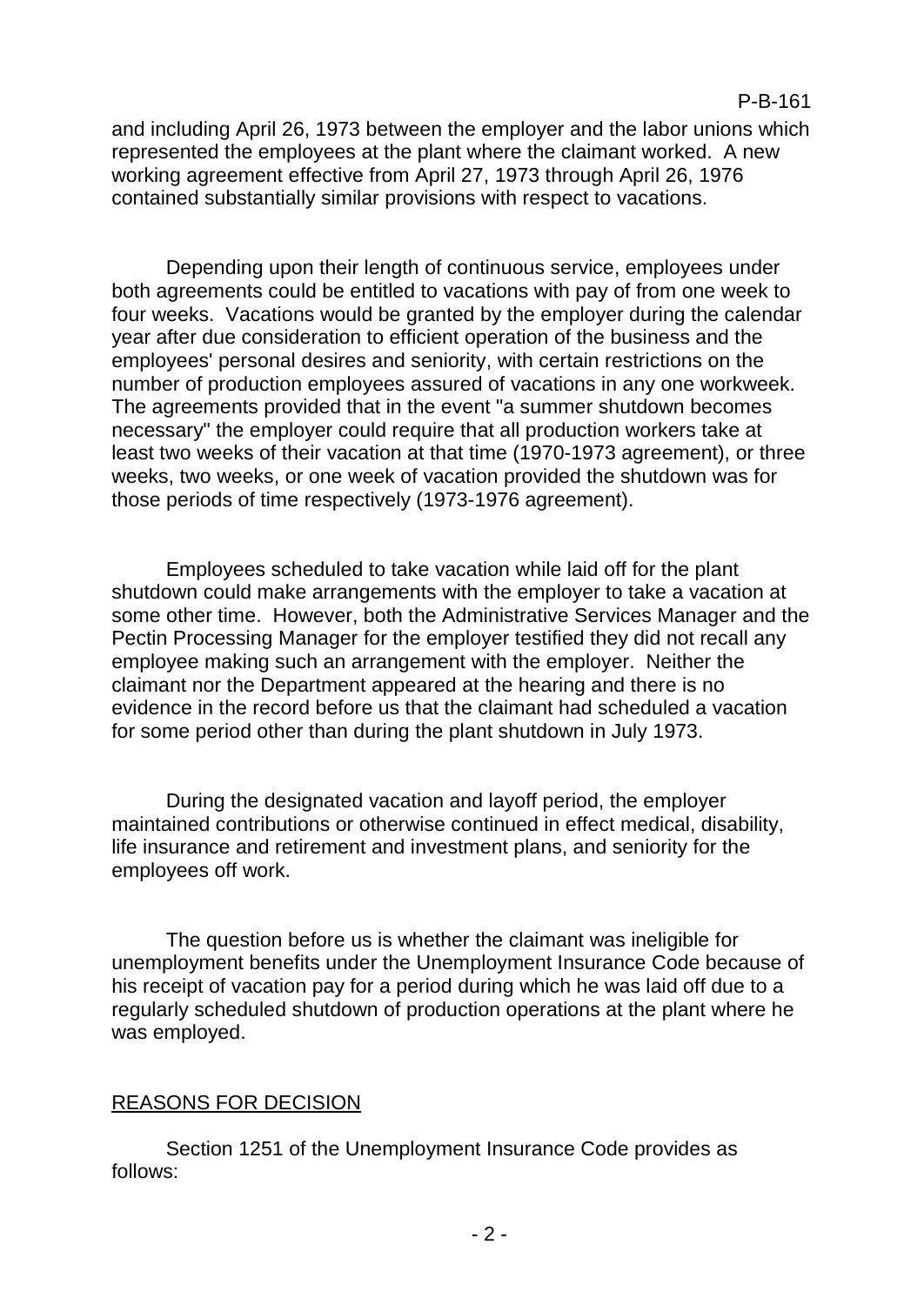"Unemployment compensation benefits are payable from the Unemployment Fund to unemployed individuals who are eligible under this part."

Section 1252 of the code defines an "unemployed" individual as follows:

"An individual is 'unemployed' in any week during which he performs no services and with respect to which no wages are payable to him, or in any week of less than full-time work if the wages payable to him with respect to that week are less than his weekly benefit amount. . . ."

Prior to March 4, 1972, the general rule was well established in this state that an individual was not "unemployed" within the meaning of section 1252 of the code if upon layoff or termination of employment he received vacation pay in excess of his weekly benefit amount (Jones v. California Employment Stabilization Commission (1953), 120 Cal. App. 2d 770, 262 P. 2d 91; Shand v. California Employment Stabilization Commission (1954), 124 Cal. App. 2d 54, 286 P. 2d 193; Appeals Board Decisions Nos. P-B-4, P-B-36, P-B-40 and P-B-52).

With respect to vacation payments made on and after March 4, 1972, the California Legislature added section 1265.5 to the Unemployment Insurance Code (Stats. 1971, c. 1272, p. 2492, § 1) as follows:

"Notwithstanding any other provision of this division, payments to an individual for vacation pay which was earned but not paid for services performed prior to termination of employment, or commencement of unemployment caused by disability, as the case may be, shall not be construed to be wages or compensation for personal services under this division and benefits payable under this division shall not be denied or reduced because of the receipt of such payment." (Emphasis added)

Subsequently, the California Legislature amended section 1265.5 of the code (Stats. 1972, c. 864, p. 1533, § 6, urgency, eff. August 14, 1972) as follows: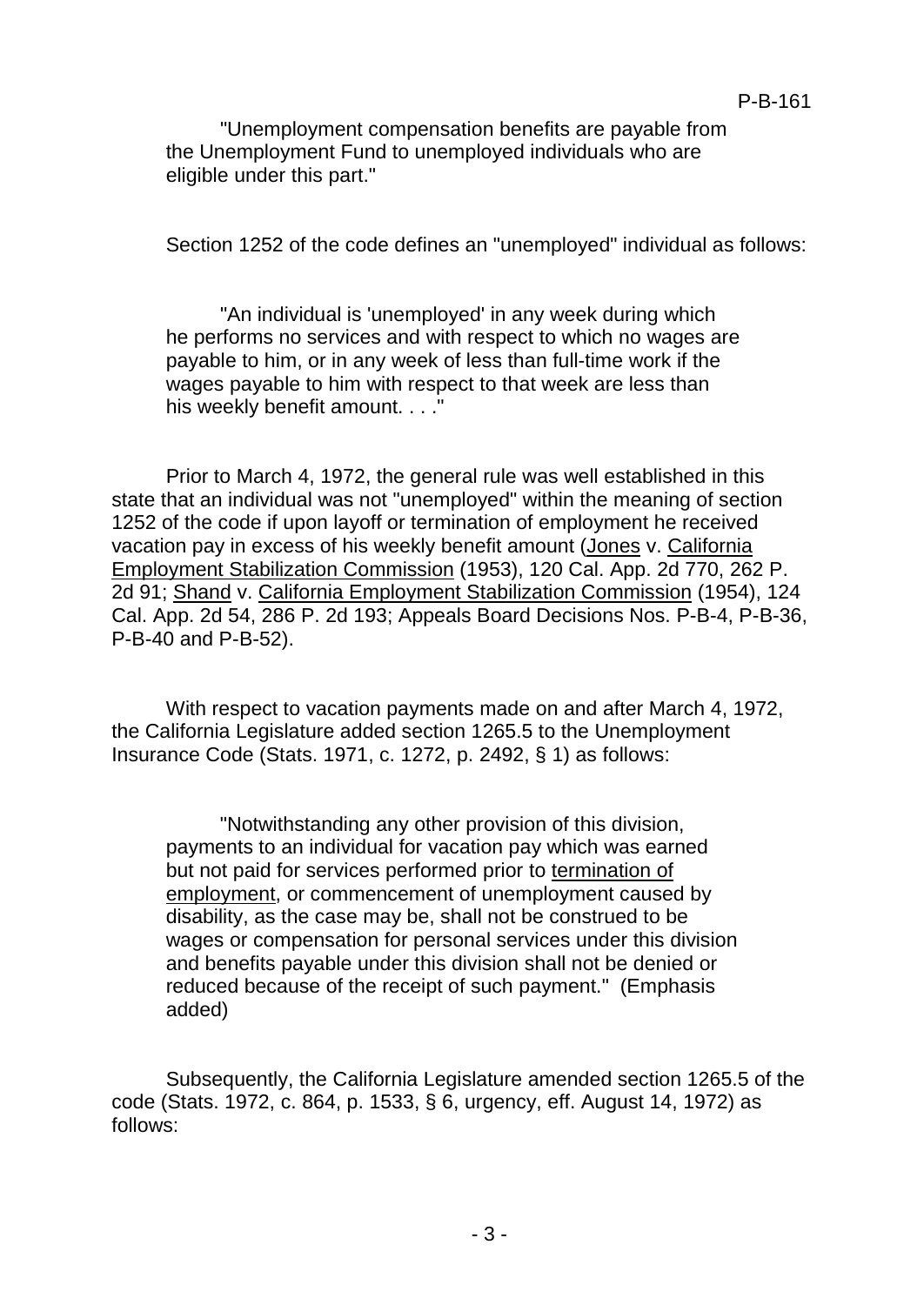"Notwithstanding any other provision of this division, payments to an individual for vacation pay, sick pay, or holiday pay which was earned but not paid for services performed prior to termination of employment, shall not be construed to be wages or compensation for personal services under this division and benefits payable under this division shall not be denied or reduced because of the receipt of such payment." (Emphasis added)

The operative effect of this amendment was set forth in section 7 of Statutes 1972, c. 864, p. 1537, as follows:

"The provisions of Section 1265.5 of the Unemployment Insurance Code as amended by this act shall be operative only with respect to payments of vacation pay, sick pay and holiday pay made on or after January 1, 1973. The provisions of Section 1265.5 of the Unemployment Insurance Code as in effect prior to the amendments made by this act shall remain applicable to payments of vacation pay made prior to January 1, 1973."

The vacation payment in this case was made after the operative date of section 1265.5 of the code, as amended. Therefore, whether the vacation payment may or may not be considered wages depends upon whether there was or was not a "termination of employment" within the meaning of the code section.

Since the claimant was not performing services for his employer beginning July 2 until July 30, 1973, the claimant's entitlement to file a valid claim for unemployment insurance benefits for this period may not be questioned merely because of his receipt of what might be wages under section 1252 of the code (on "valid claim" see section 1276 of the code) or because the employment relationship may not have ended (Douglas Aircraft Company v. California Unemployment Insurance Appeals Board (1960), 180 Cal. App. 2d 636, 4 Cal. Rptr. 723). However, even though entitled to file a valid claim for unemployment insurance benefits, the claimant's eligibility for such benefits when he has received vacation pay requires a resolution of the question of whether the layoff terminated the employment relationship.

In our prior decisions we have recognized that the legal question of whether an employment relationship is terminated or suspended may be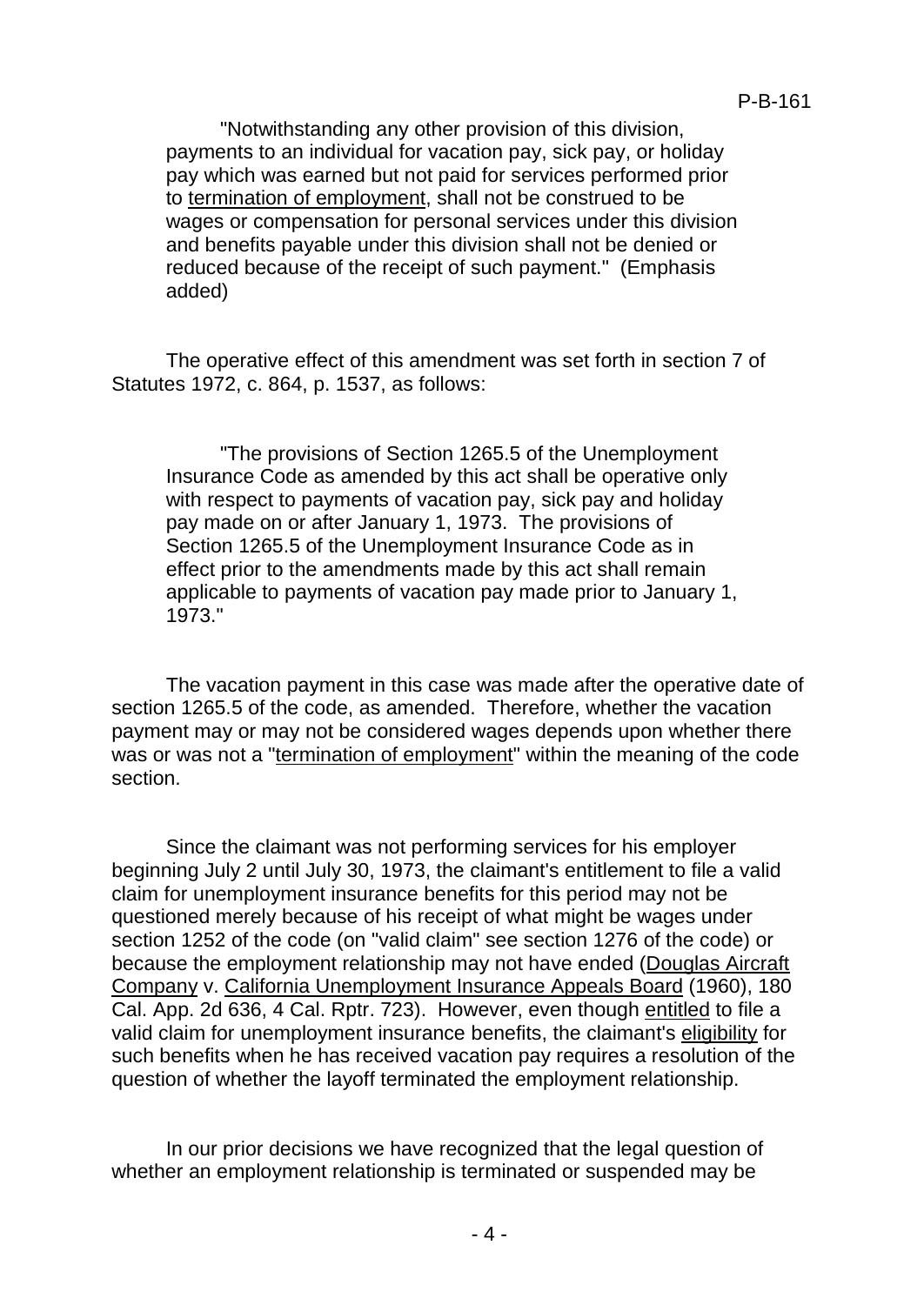#### P-B-161

extremely close or difficult to resolve (Appeals Board Decisions Nos. P-B-11, P-R-29, P-B-44, P-B-63, P-B-95, P-R-107, P-B-116, P-B-131, P-B-133, P-B-145 and P-B-155).

In the present case, unlike the situations in Appeals Board Decisions Nos. P-R-29, P-B-34, P-B-75, P-B-92 and P-R-107, the claimant was not laid off for an indefinite period, but he was laid off for a definite period. His layoff was in accordance with an employer-union working agreement under which vacations with pay could be scheduled during the layoff period. In addition, although the claimant's vacation pay was for only the first two weeks, the employer maintained contributions or otherwise continued in effect various medical, life insurance and retirement plans, and seniority for the employees off work for the entire period. Upon these facts we conclude that there was no "termination of employment" within the meaning of section 1265.5 of the code. Therefore, the payment made to the claimant constituted wages under the Unemployment Insurance Code.

We further hold that the wages were payable with respect to the weeks to which they were allocated by the employer under the employer-union working agreement so that the claimant was ineligible for benefits under section 1252 of the code as not "unemployed" during the two-week period beginning July 1, 1973. While we have recognized that vacation payments should be allocated to the extent possible to the period when a vacation is actually taken (Benefit Decisions Nos. 5595, 6263 and 6756; Disability Decisions Nos. 532 and 613) and under the working agreement the employer could grant a vacation to be taken at some other time, there is no evidence to show that such an arrangement had been made in the present case; on the contrary, representatives of the employer testified they did not recall the employer making such an arrangement with any employees.